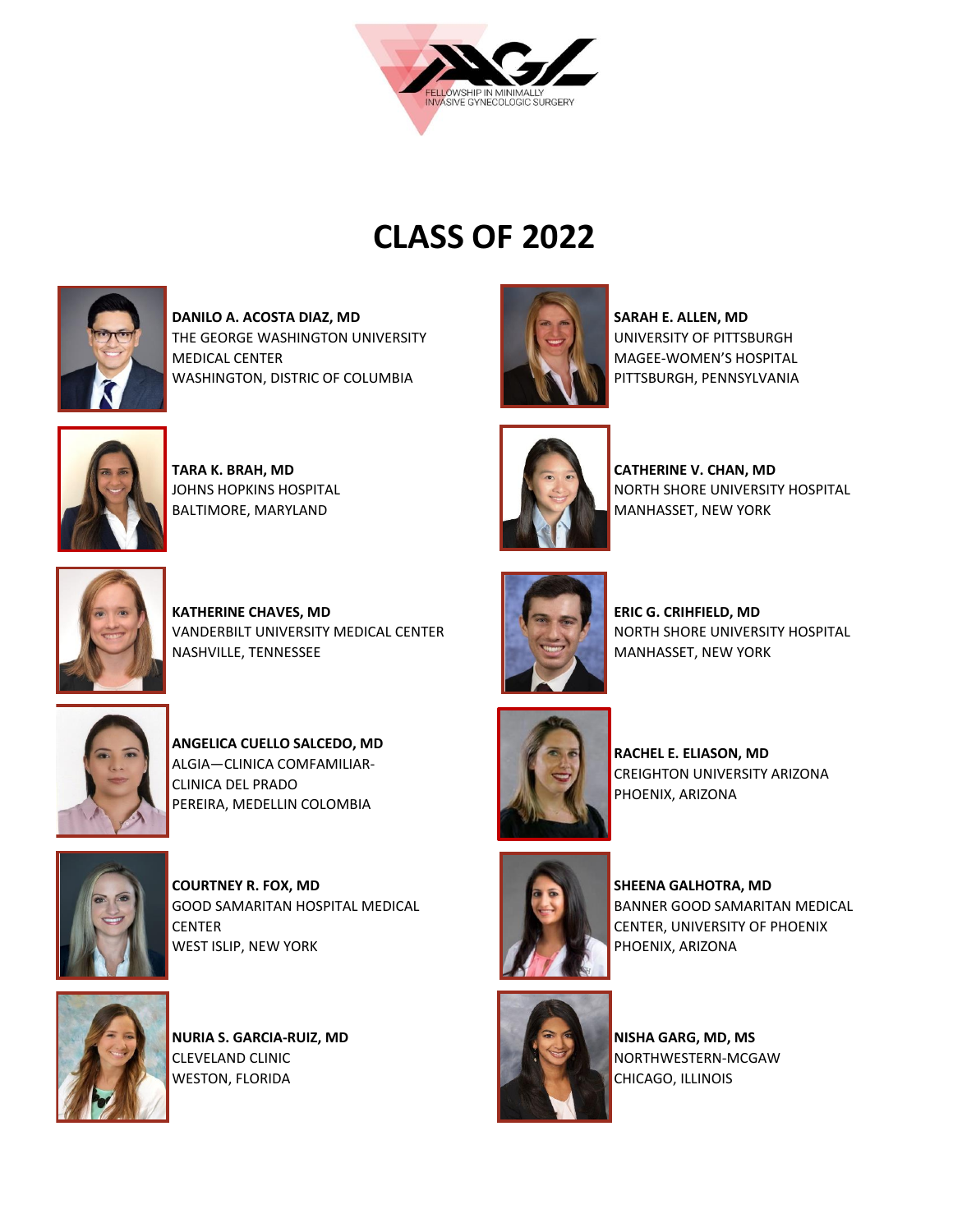



**EDWIN GOMEZ, MD**  ALGIA—CLINICA COMFAMILIAR-CLINICA DEL PRADO PEREIRA, MEDELLIN COLOMBIA



**SHABNAM GUPTA, MD**  BRIGHAM AND WOMEN'S HOSPITAL BOSTON, MASSACHUSETTS



**RENITA S. KIM, MD**  ICAHN SCHOOL OF MEDICINE AT MOUNT SINAI MEDICAL CENTER NEW YORK, NEW YORK



**NATHAN R. KING, MD**  UNIVERSITY OF PITTSBURGH MAGEE-WOMEN'S HOSPITAL PITTSBURGH, PENNSYLVANIA

**LAUREN E. GRIEBEL, MD** 

**SHANTEL JIGGETTS, MD** 

BROOKLYN, NEW YORK

MAIMONIDES MEDICAL CENTER

MAYO CLINIC PHOENIX, ARIZONA



**JACOB K. LAUER, MD** COLUMBIA UNIVERSITY MEDICAL CENTER NEW YORK, NEW YORK



**LINDA J. LI, MD** PENN STATE MILTON S. HERSHEY MEDICAL CENTER HERSHEY, PENNSYLVANIA



**KRISTIE H. LOU, MD**  PENN STATE MILTON S. HERSHEY MEDICAL CENTER HERSHEY, PENNSYLVANIA



**ASHA B. MCCLURG, MD** UNIVERSITY OF NORTH CAROLINA CHAPEL HILL, NORTH CAROLINA



**GREGORY K. LEWIS, MD**  MAYO CLINIC JACKSONVILLE, FLORIDA



**YING X. LIU, MD**  STONY BROOK MEDICINE STONY BROOK, NEW YORK



**SIDDHI MATHUR, MD**  MOUNT SINAI HOSPITAL & WOMEN'S COLLEGE HOSPITAL TORONTO, ONTARIO, CANADA



**KELLI MCENTEE, MD**  VIRGINIA MASON MEDICAL CENTER SEATTLE, WASHINGTON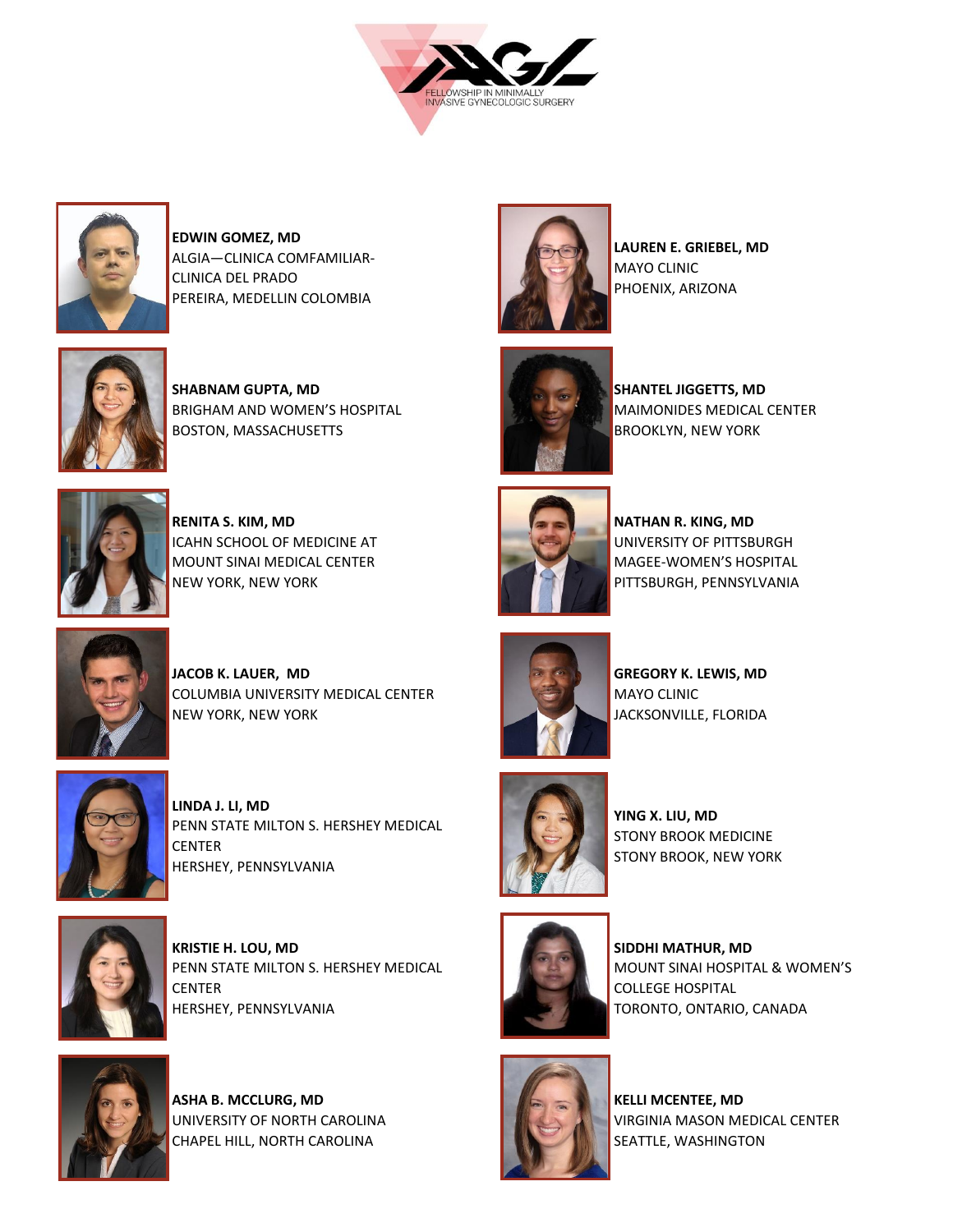



**DANA C. MCKEE, MD**  MAYO CLINIC PHOENIX, ARIZONA



**ALEXIS NEWMARK, MD** UNIVERSITY OF CONNECTICUT HEALTH FARMINGTON, CONNECTICUT



**MEGAN S. ORLANDO, MD**  CLEVELAND CLINIC CLEVELAND, OHIO



**MORGAN P. MERRIMAN, MD**  UNIVERSITY OF ROCHESTER MEDICAL CENTER ROCHESTER, NEW YORK



**LISSET NUNGARAY, MD** TECNOLÓGICO DE MONTERREY— TECSALUD MONTERREY, NUEVO LEON, MEXICO



**LESLIE PALACIOS-HELGESON, MD**  LEGACY HEALTH MEDICAL GROUP PORTLAND, OREGON



**CHARLOTTE M. PICKETT, MD** INDIANA UNIVERSITY SCHOOL OF MEDICINE INDIANAPOLIS, INDIANA



**AMIRA QUEVEDO, MD**  UNIVERSITY OF LOUISVILLE LOUISVILLE, KENTUCKY



**MERIMA RUHOTINA, MD**  BRIDGEPORT HOSPITAL, YALE-NEW HAVEN HEALTH BRIDGEPORT, CONNECTICUT



**GHADEAR H. SHUKR, MD**  HENRY FORD MEDICAL HEALTH SYSTEM DETROIT, MICHIGAN



**JESSICA PUTMAN, MD**  UNIVERSITY OF TENNESSEE COLLEGE OF MEDICINE CHATTANOOGA, TENNESSEE



**HIMABINDU REDDY, MD, MPH**  MONTEFIORE MEDICAL CENTER ALBERT EINSTEIN COLLEGE OF MEDICINE BRONX, NEW YORK



**MICHAEL K. SHU, MD**  KALEIDA HEALTH, MILLARD FILLMORE SUBURBAN HOSPITAL WILLIAMSVILLE, NEW YORK



**PAOLA P. SOTO HURTADO, MD** TECNOLÓGICO DE MONTERREY— TECSALUD MONTERREY, NUEVO LEON, MEXICO